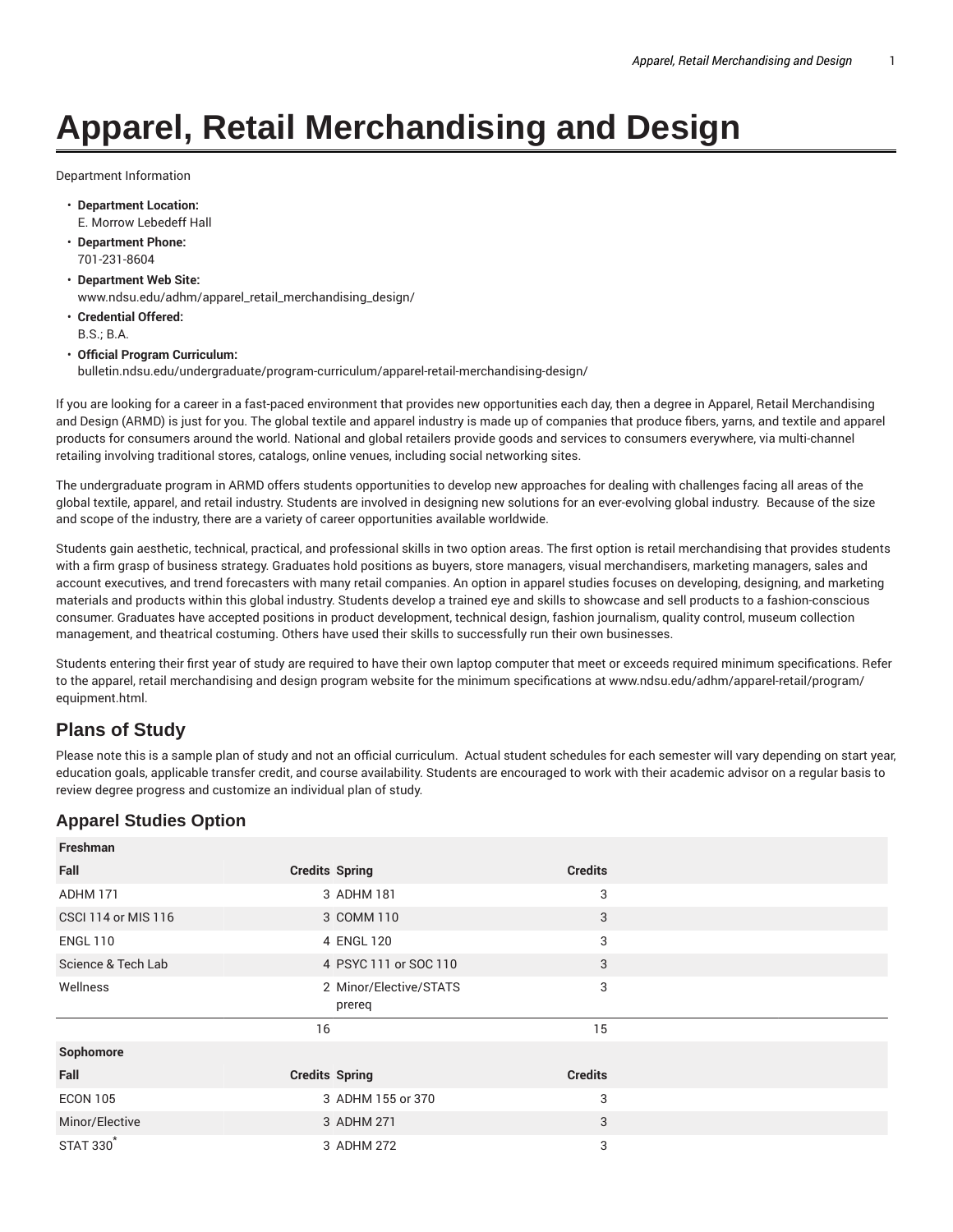#### 2 *Apparel, Retail Merchandising and Design*

| Humanities/Fine Arts | 3 Prof Elective        | 3                     |                |
|----------------------|------------------------|-----------------------|----------------|
| Prof Elective        | 3 Science/Tech         | 4                     |                |
|                      | 15                     | 16                    |                |
| Junior               |                        |                       |                |
| Fall                 | <b>Credits Spring</b>  | <b>Credits Summer</b> | <b>Credits</b> |
| <b>ADHM 310</b>      | 3 ENGL 320             | 3 ADHM 496            | $3-6$          |
| ADHM 366             | 3 Prof Elective        | 3                     |                |
| ADHM 367             | 1 Minor Elective       | 3                     |                |
| <b>ADHM 385</b>      | 3 Minor Elective       | 3                     |                |
| <b>ADHM 375</b>      | 1 Prof Elective        | 3                     |                |
| ADHM 489**           | $\mathbf{1}$           |                       |                |
| Prof Elective        | 3                      |                       |                |
|                      | 15                     | 15                    | $3-6$          |
| Senior               |                        |                       |                |
| Fall                 | <b>Credits Spring</b>  | <b>Credits</b>        |                |
| ADHM 486             | 3 ADHM 481             | 3                     |                |
| Minor/Elective       | 3 Minor/Elective       | 3                     |                |
| Minor/Elective       | 3 Prof Elective        | 3                     |                |
| Minor/Elective       | 3 Elective (as needed) | $\overline{7}$        |                |
| Prof Elective        | 3                      |                       |                |
|                      | 15                     | 16                    |                |

Total Credits: 126-129

\* Prerequisites may apply

\*\* Minimum 1 credit Study Tour in consultation with your advisor. Three-credit Study Tour is typically offered in Summer

Please note this is a sample plan of study and not an official curriculum. Actual student schedules for each semester will vary depending on start year, education goals, applicable transfer credit, and course availability. Students are encouraged to work with their academic advisor on a regular basis to review degree progress and customize an individual plan of study.

### **Retail Merchandising Textile Production Option**

| <b>Freshman</b>            |                                  |                |  |
|----------------------------|----------------------------------|----------------|--|
| Fall                       | <b>Credits Spring</b>            | <b>Credits</b> |  |
| ADHM 171                   | 3 ACCT 102                       | 3              |  |
| <b>ENGL 110</b>            | 4 ADHM 181                       | 3              |  |
| <b>CSCI 114 or MIS 116</b> | 3 COMM 110                       | 3              |  |
| Science & Tech Lab         | 4 ENGL 120                       | 3              |  |
| Wellness                   | 2 Minor/Elective/STATS<br>prereq | 3              |  |
|                            | 16                               | 15             |  |
| Sophomore                  |                                  |                |  |
| Fall                       | <b>Credits Spring</b>            | <b>Credits</b> |  |
| ADHM 310                   | 3 ADHM 271                       | 3              |  |
| <b>PSYC 111</b>            | 3 ADHM 272                       | 3              |  |
| Science/Tech               | 3 ECON 105                       | 3              |  |
| <b>STAT 330</b>            | 3 Humanities Fine Arts           | 3              |  |
| ADHM 489**                 | 1 Elective                       | 3              |  |
|                            | 13                               | 15             |  |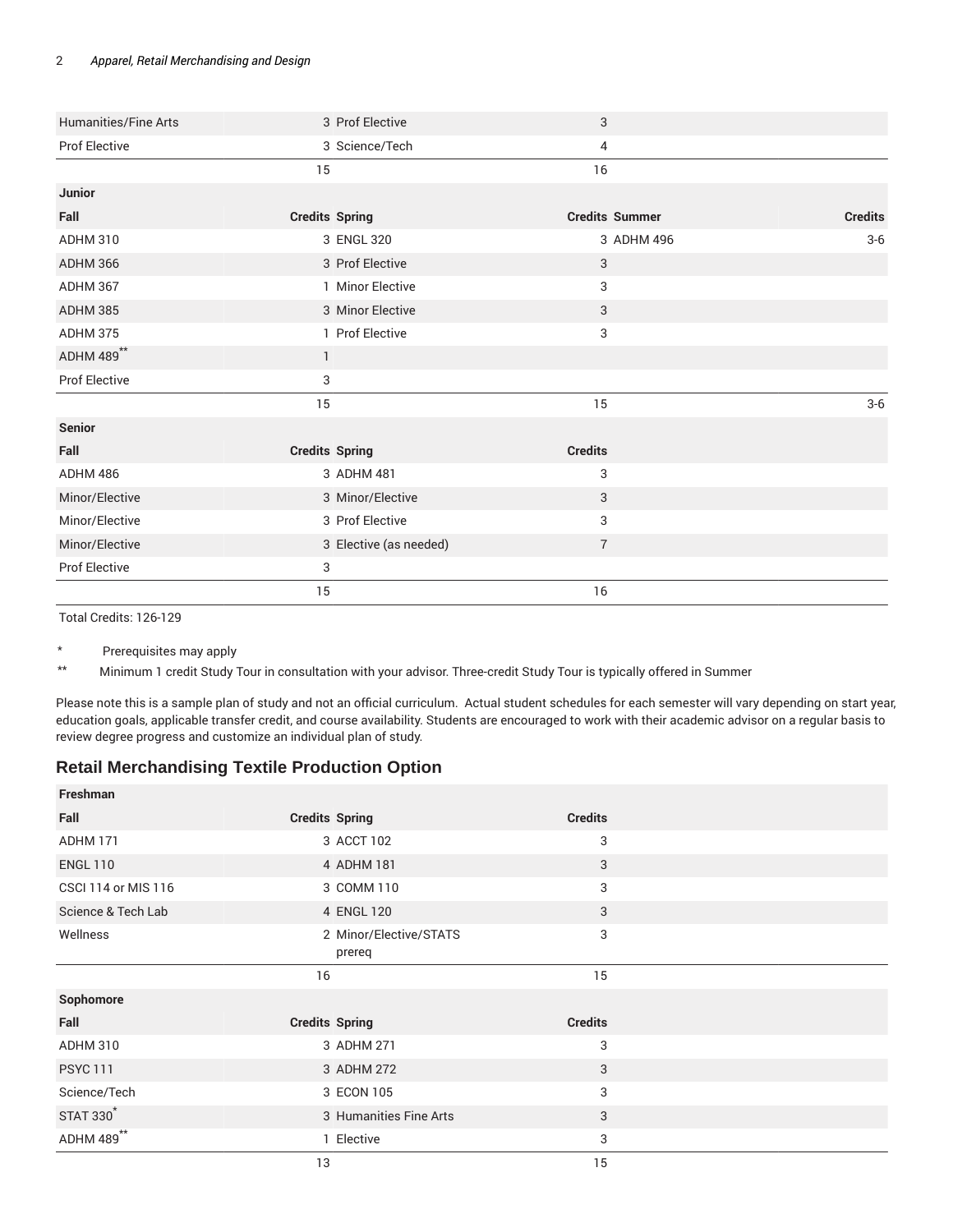| Junior               |                                                        |                       |                |
|----------------------|--------------------------------------------------------|-----------------------|----------------|
| Fall                 | <b>Credits Spring</b>                                  | <b>Credits Summer</b> | <b>Credits</b> |
| ADHM 366             | 3 ADHM 370                                             | 3 ADHM 496            | $3-6$          |
| ADHM 367             | 1 ADHM 386                                             | 3                     |                |
| ADHM 372             | 3 MGMT 320                                             | 3                     |                |
| ADHM 375             | 1 MRKT 410                                             | 3                     |                |
| <b>ENGL 320</b>      | 3 Elective                                             | 3                     |                |
| <b>MRKT 320</b>      | 3                                                      |                       |                |
|                      | 14                                                     | 15                    | $3-6$          |
| <b>Senior</b>        |                                                        |                       |                |
| Fall                 | <b>Credits Spring</b>                                  | <b>Credits</b>        |                |
| ADHM 385             | 3 ADHM 481                                             | 3                     |                |
| ADHM 470             | 3 Business or Prof Elective                            | 3                     |                |
| ADHM 486             | 3 COMM 383 or BUSN 383 (or<br>alternative COMM course) | 3                     |                |
| <b>MRKT 362</b>      | 3 Prof Elective                                        | 3                     |                |
| <b>Prof Elective</b> | 3 Elective                                             | 4                     |                |
|                      | 15                                                     | 16                    |                |

Total Credits: 122-125

\* Prerequisite may apply

\*\* Minimum 1 credit Study Tour in consultation with your advisor. Three-credit Study Tour is typically offered in Summer.

Please note this is a sample plan of study and not an official curriculum. Actual student schedules for each semester will vary depending on start year, education goals, applicable transfer credit, and course availability. Students are encouraged to work with their academic advisor on a regular basis to review degree progress and customize an individual plan of study.

#### **Retail Merchandising Interior Merchandising Option**

| Freshman                       |                        |                |  |
|--------------------------------|------------------------|----------------|--|
| Fall                           | <b>Credits Spring</b>  | <b>Credits</b> |  |
| <b>CSCI 114 or MIS 116</b>     | 3 ADHM 151             | 3              |  |
| ADHM 161                       | 3 COMM 110             | 3              |  |
| ADHM 171                       | 3 ECON 105             | 3              |  |
| <b>ENGL 110</b>                | 4 ENGL 120             | 3              |  |
| <b>PSYC 111</b>                | 3 Wellness             | 2              |  |
|                                | 16                     | 14             |  |
| Sophomore                      |                        |                |  |
| Fall                           | <b>Credits Spring</b>  | <b>Credits</b> |  |
| <b>ADHM 251</b>                | 3 ADHM 271             | 3              |  |
| ADHM 264                       | 2 ADHM 272             | 3              |  |
| Science & Tech                 | 3 STAT 330             | 3              |  |
| ACCT 102                       | 3 Science & Tech w/Lab | 4              |  |
| Minor/Elective/STATS<br>prereq | 3 Elective             | 3              |  |
|                                | 14                     | 16             |  |